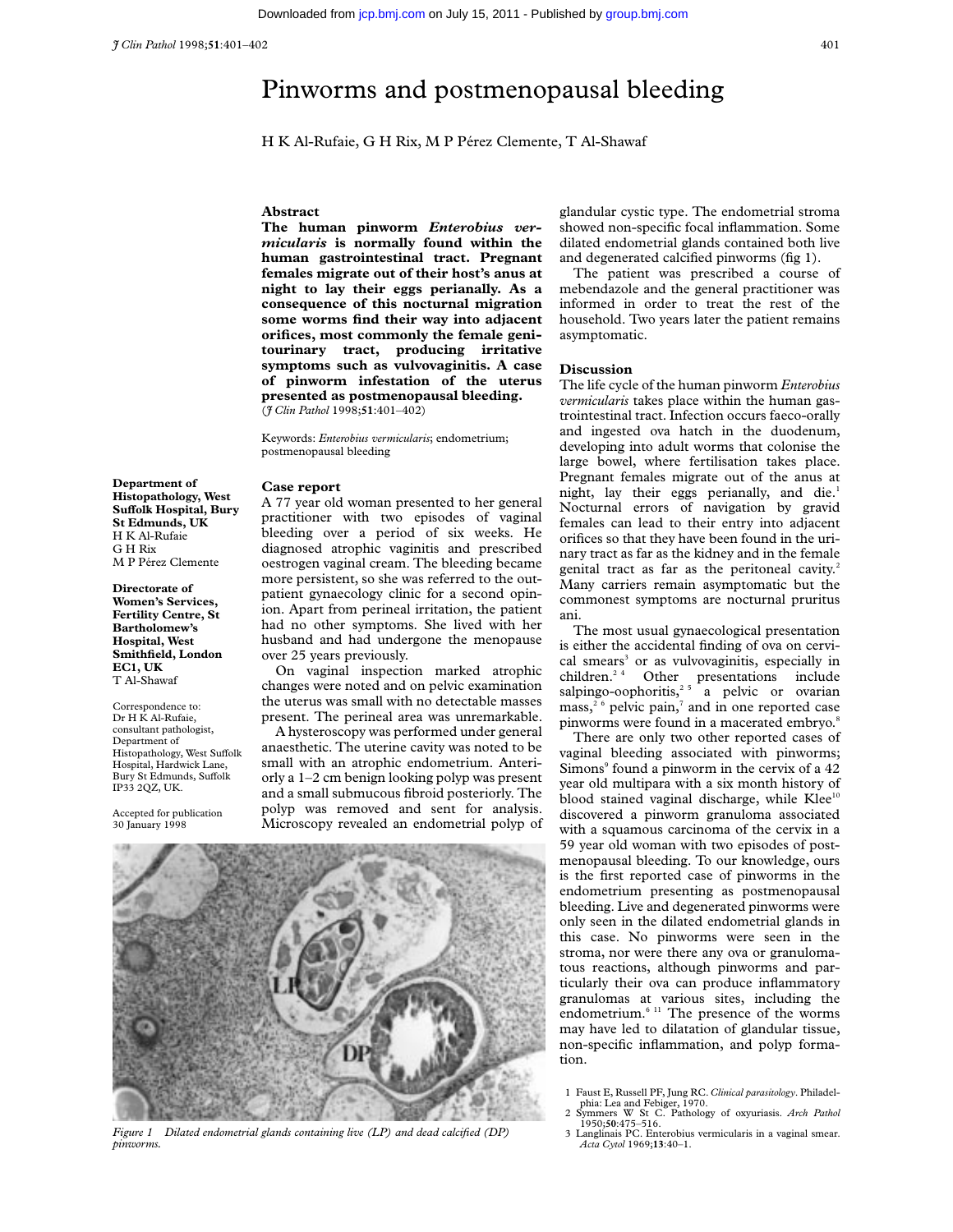- 4 Pierce AM, Hart CA. Vulvovaginitis: causes and manage-ment. *Arch Dis Child* 1992;**67**:509–12.
- 5 Schnell VL, Yandell R, Van Zandt S, *et al.* Enterobius vermicularis salpingitis: a distant episode from precipitat-ing appendicitis. *Obstet Gynecol* 1992;**80**:553–5.
- 6 McMahon JN, Connolly CE, Long SV, *et al.* Enterobius granulomas of the uterus, ovary and pelvic peritoneum. Two case reports. *Br J Obstet Gynaecol* 1984;**91**:289–90.
- 7 Mayayo E, Mestres M, Sarmiento J, *et al.* Pelvic oxyuriasis. *Acta Obstet Gynecol Scand* 1986;**65**:805–6.
- 8 Mendoza E, Jorda M, Rafel E, *et al.* Invasion of human embryo by Enterobius vermicularis. *Arch Pathol Lab Med* 1987;**111**:761–2.
- 
- 9 Simons EM. Entozoen in der Gebärmutter. Zentralbl Gyna-<br>
kol 1899;26:777–8.<br>
10 Klee F. Beitrag zur Kenntnis des Verhaltens der Oxyuren in<br>
weiblichen Geschlechtsapparat. Zentralbl Gynakol 1920;34:<br>
939–41.
- 11 Schenken JR, Tamisiea J. Enterobius vermicularis infection of the endometrium. Am J Obstet Gynecol 1956;**72**: 913–15.